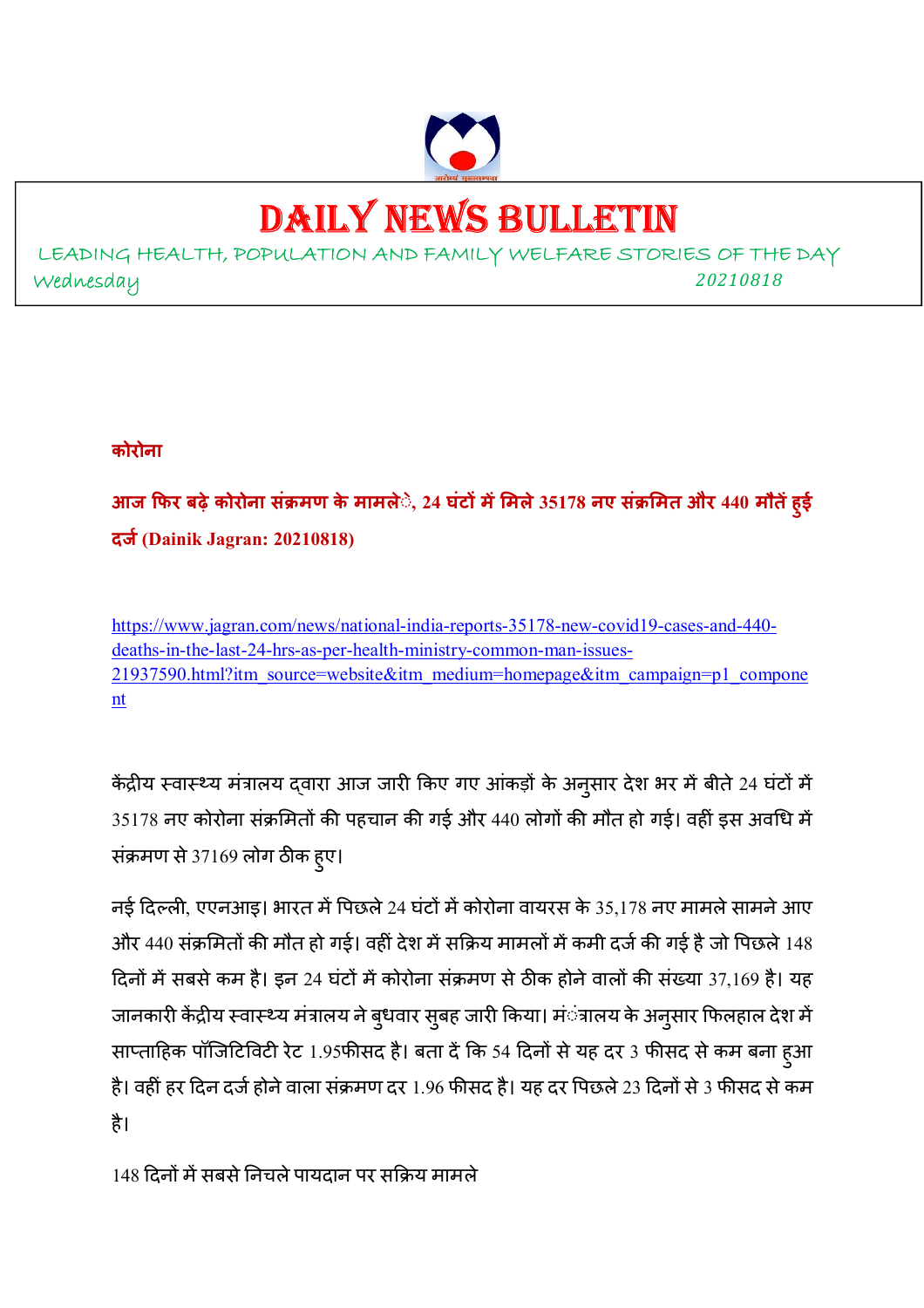मंत्रालय ने बताया कि पिछले 148 दिनों में सबसे कम सक्रिय मामले 3,67,415 दर्ज किए गए हैं जो कुल मामलों का 1.14 फीसद है और यह मार्च 2020 के बाद सबसे कम है। मंत्रालय के अनुसार इस घातक महामारी से बचाव के लिए देश में जारी कोरोना वैक्सीनेशन अभियान के तहत 16 जनवरी से अब तक कुल वैक्सीनेशन का आंकड़ा 56,06,52,030 हो गया है। इसमें से 55,05,075 डोज 24 घंटों में लगाई गई है। भारतीय चिकित्सा अनुसंधान परिषद (ICMR) के अनुसार अब तक कुल 49,84,27,083 सैंपल टेस्ट किए जा चुके हैं जिसमें से 17,97,559 सैंपल की कोरोना टेस्टिंग केवल मंगलवार को किए गए।

देश में कुल संक्रमितों का आंकड़ा-

महामारी कोविड-19 की शुरुआत से लेकर अब तक देश भर में कुल पॉजिटिव केस का आंकड़ा  $3,22,85,857$  हो गया है। वहीं अभी देश में सक्रिय मामलों का आंकड़ा 3,67,415 और संक्रमण से ठीक हो चुके लोगों की संख्या 3,14,85,923 है। महामारी के कारण मरने वालों का कुल आंकड़ा 4,32,519 हो चुका है।

# **Corona Vaccine**

**Daily shots hit record as case slide continues (Hindustan Times: 20210818)** 

https://epaper.hindustantimes.com/Home/ArticleView

New Delhi : With over 8.8 million doses of Covid-19 vaccines administered on Monday, India set a new record for the highest ever number of single-day vaccinations since the start of the drive on January 16, the Union health ministry said, even as national daily infections have again started dropping with the outbreak beginning to contract in the state of Kerala, the most recent infection hotspot.

The central government attributed the increase in the pace of daily vaccination to the availability of shots, "advance visibility of supply" to states and Union territories which enabled them to plan better, as well as the "streamlining" of the overall supply chain.

According to government data, 560 million doses have been administered to 435 million people across India till Tuesday evening. This translates to over 46% of all adults in the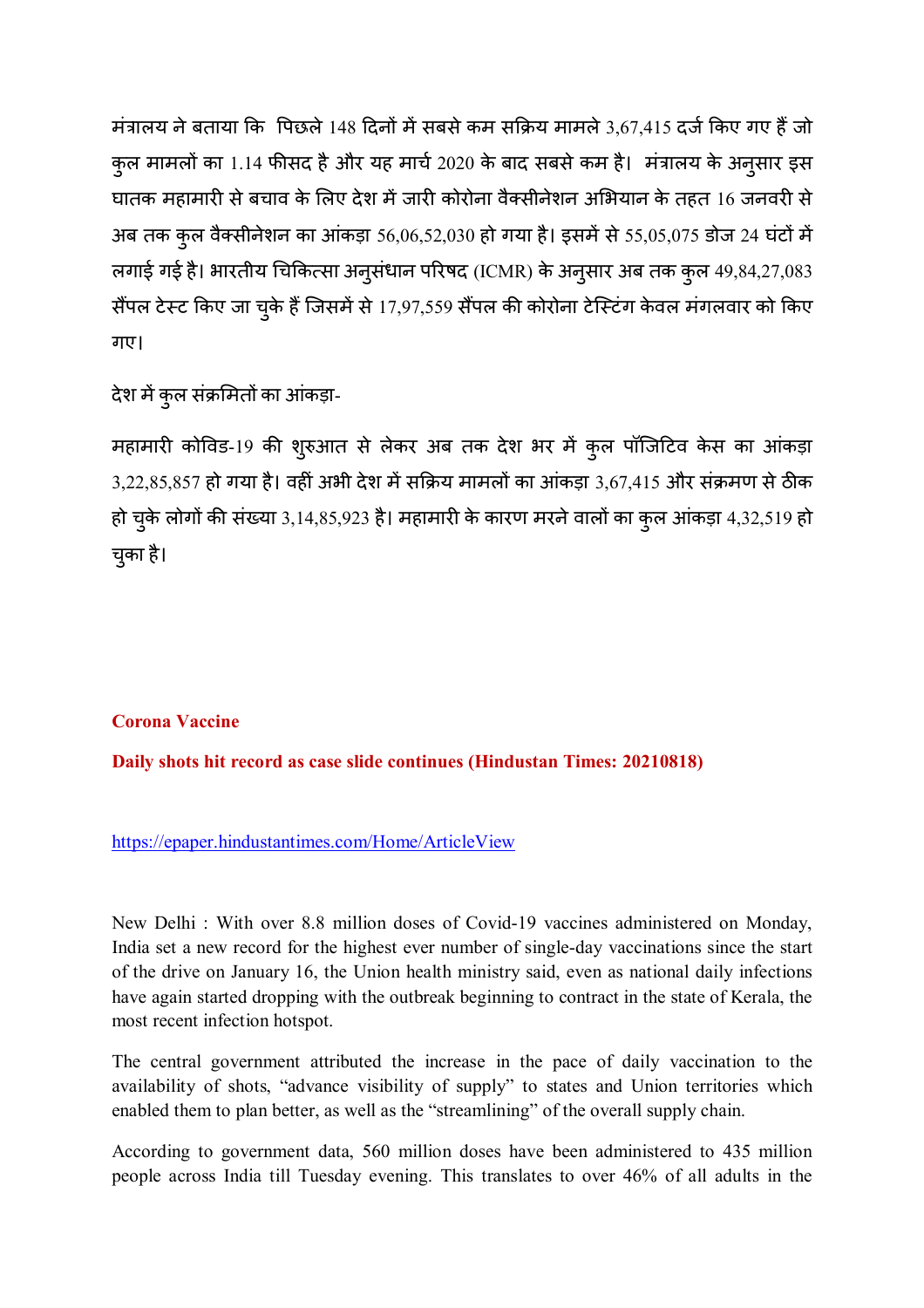country having been administered at least one dose of the vaccine – 33% of India's adults have been partially vaccinated, while another 13.3% have received both shots of the vaccine, data shows.

On Monday, 8.8 million doses were administered across the country – the highest ever, according to government data. To be sure, this occurred a day after daily vaccinations dropped to just 2 million on Sunday. The drop on Sunday, however, was expected as vaccination numbers generally drop over weekends and holidays (Sunday was also Independence Day).

"88 lakh India achieves the highest single-day record in #COVID19 vaccine doses. Yesterday will go down in the history of the world's #LargestVaccineDrive. Congratulations [India]," tweeted Union health minister Mansukh Mandaviya.

The previous record for single-day doses was set on June 21 when around 8.6 million jabs were administered after the new phase of universalisation of Covid-19 vaccination commenced.

To be sure, the seven-day average of daily dose administration still remains patchy. The current rate, despite Monday's record numbers, remains much below peak capacity exhibited in the past  $-5.7$  million daily doses have been administered on average in the last seven days against a peak of 6.3 million daily doses for the week ended June 26, data shows. However, that this number is rising again is a good sign.

Health ministry officials said they expect a further increase in inoculation rates in the coming weeks.

"With vaccine supplies and logistical arrangements gradually improving, the daily numbers are going to go further up. It was expected. We have the capacity and capability to do more in a single day and it will see further increase in coming weeks," a government official aware of the matter said on condition of anonymity.

This rise in vaccinations is particularly significant as it comes at a time when cases have again started dropping. The seven-day average of new infections, which denotes a region's Covid-19 case curve, has now dropped to 36,126 cases a day for the week ending August 16 – the lowest this has touched in the country since March 20, or in 149 days. At its peak during India's brutal second wave, this number soared to 391,819 cases a day for the week ending May 9, according to HT's dashboard.

For two-and-a-half months after the May 9 peak, India's Covid curve was witnessing a nearsteady drop which was briefly halted in the last week of July by an abrupt rise of infections in Kerala. For the week ended July 25, average daily cases in India dropped to 38,007, but this number started rising and touched  $40,817$  for the week ended August 1 – a rise that was pushed almost entirely by numbers from Kerala, which still accounts for more than half of all new infections in the country.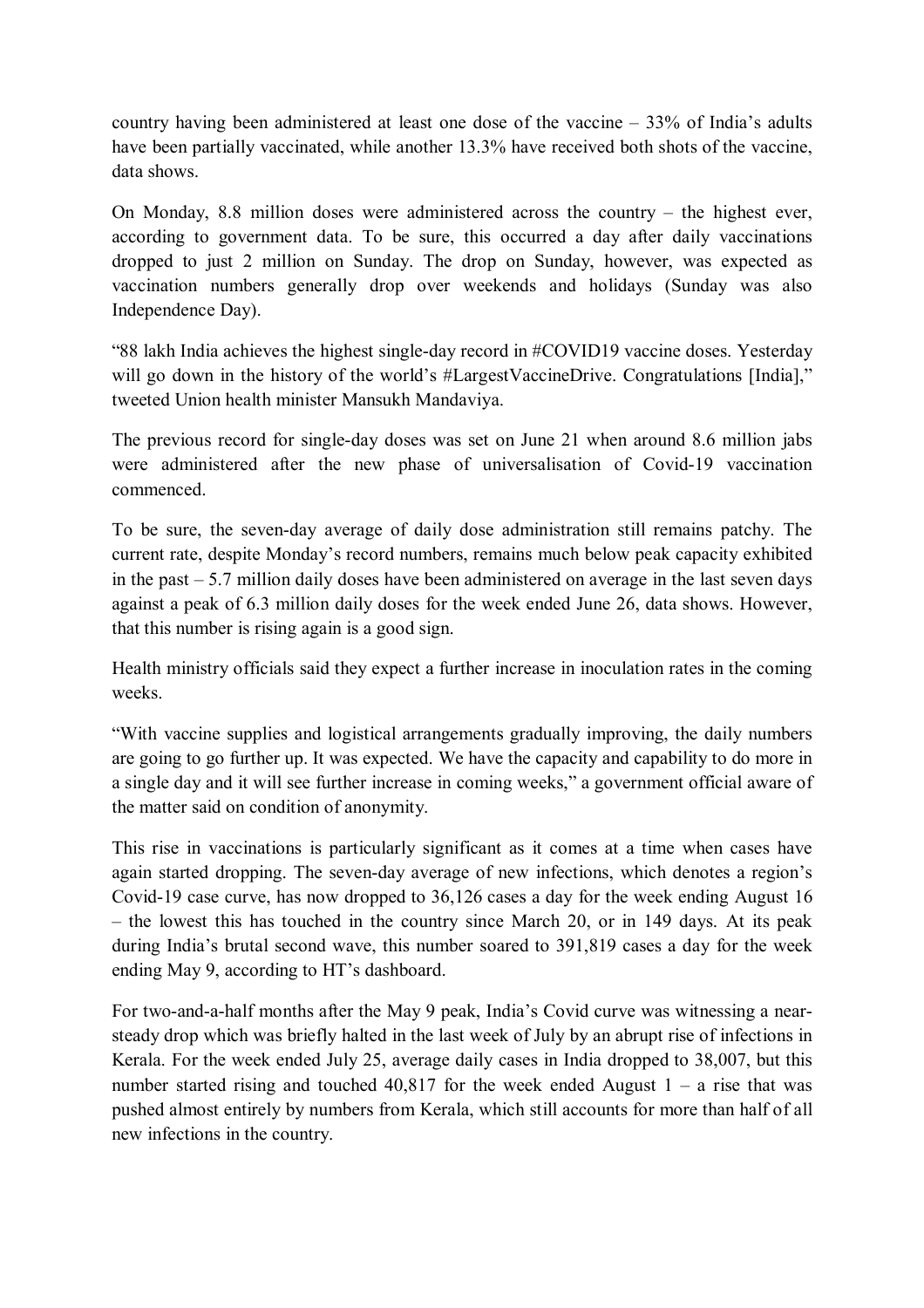These findings were echoed in the epidemiological estimates conducted by epiforecasts.io, a website that assesses temporal variations in transmission in different countries, that showed that India's overall effective reproduction number (Rt) has dropped to 0.92. An Rt of more than 1 means an outbreak is expanding in a region, while that below 1 denotes a contraction. Kerala had an Rt of 0.95.

Government experts said an increase in vaccination rate may improve the chances of the country being able to avert a potential third Covid wave.

"It depends on how many of our people are protected, and how many have been exposed to the virus. The vaccination drive is successfully progressing and we are hopeful that will soon be able to immunise a majority of our population that will be a big factor in determining that we don't see a third wave. Also, even if we see a third wave, it is a small one," Dr Himanshu Chauhan, joint director, National Centre for Disease Control (NCDC), said in a video statement.

Independent experts, however, stressed that vaccination may not immediately help in pandemic control but would prove beneficial in the long run.

"Our expectations of pandemic control require revision and I don't think we have done the distinction between healthcare expectation and public health expectation. The healthcare piece will be affected more by vaccination than pandemic control as defined by how we currently use indicators," said Dr Gagandeep Kang, one of country's top vaccinologist from Christian Medical College, Vellore.

# **US may recommend Covid vaccine boosters at 8 mths (Hindustan Times: 20210818)**

# https://epaper.hindustantimes.com/Home/ArticleView

A health care worker administers a Pfizer-BioNTech Covid-19 booster vaccine in Montevideo, Uruguay, on Monday. BLOOMBERG

Washington : US health experts are expected to recommend Covid-19 vaccine boosters for all Americans, regardless of age, eight months after they received their second dose of the shot, to ensure lasting protection against the coronavirus as the Delta variant spreads across the country.

Federal health officials have been actively looking at whether extra shots for the vaccinated would be needed as early as this fall, reviewing case numbers in the US as well as the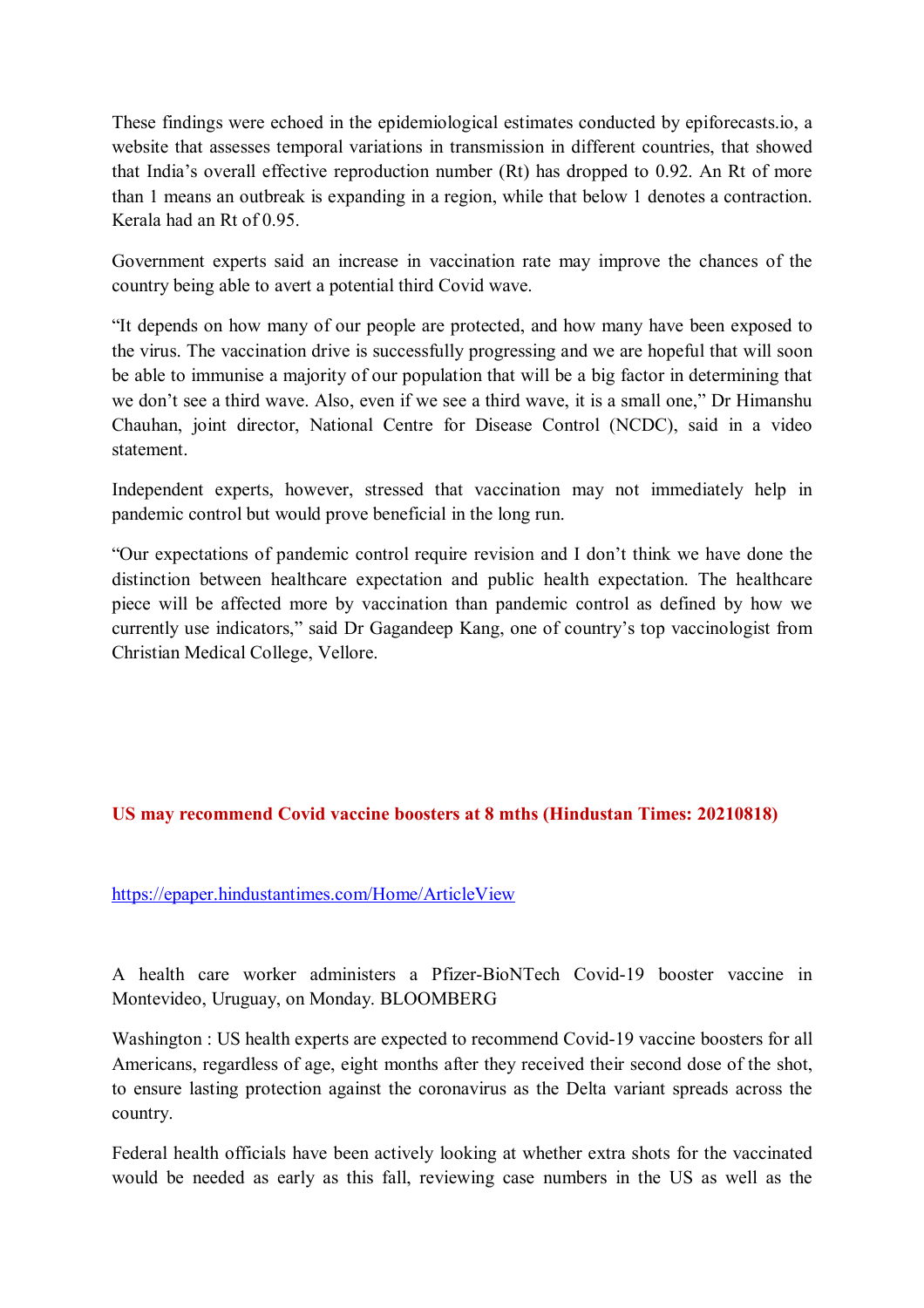situation in other countries such as Israel, where preliminary studies suggest the vaccine's protection against serious illness dropped among those vaccinated in January.

An announcement on the US booster recommendation was expected as soon as this week, according to two people familiar with the matter who spoke to The Associated Press on the condition of anonymity to discuss internal deliberations.

Doses would only begin to be administered widely once the Food and Drug Administration formally approves the vaccines. That action is expected for the Pfizer shot in the coming weeks.

Last week, US health officials recommended boosters for some with weakened immune systems, citing their higher risk of catching the virus and evidence that the vaccines' effectiveness waned over time.

The director of the National Institutes of Health, Dr Francis Collins, said Sunday that the US could decide in the next couple weeks whether to offer coronavirus booster shots to Americans this fall. Among the first to receive them could be health care workers, nursing home residents and other older Americans, who were some of the first Americans to be vaccinated once the shots received emergency use authorisation last December.

Since then, more than 198 million Americans have received at least one dose of a Covid-19 vaccine, according to the Centers for Disease Control and Prevention, with more than 168 million fully vaccinated. Still, the country is experiencing a fourth surge of virus cases due to the more transmissible Delta variant, which is spreading aggressively through unvaccinated communities but is also responsible for an increasing number of so-called "breakthrough infections" of fully vaccinated people.

Israel, which exclusively administered the Pfizer shot, has been offering a coronavirus booster to people over 60 who were already vaccinated more than five months ago in an effort to control its own surge in cases from the Delta variant.

For months, officials had said data still indicated that people remain highly protected from Covid-19, including the Delta variant, after receiving the two-dose Pfizer or Moderna regimen or the one-shot Johnson & Johnson vaccine. But US health officials made clear Sunday they are preparing for the possibility that the time for boosters may come sooner than later.

Officials were continuing to collect information as well about the J&J vaccine, which was only approved in the US in late February, to determine when to recommend boosters, one of the officials said.

Global health officials, including the World Health Organization, have called on wealthier countries to hold off on booster shots to ensure the supply of first doses for people in the developing world.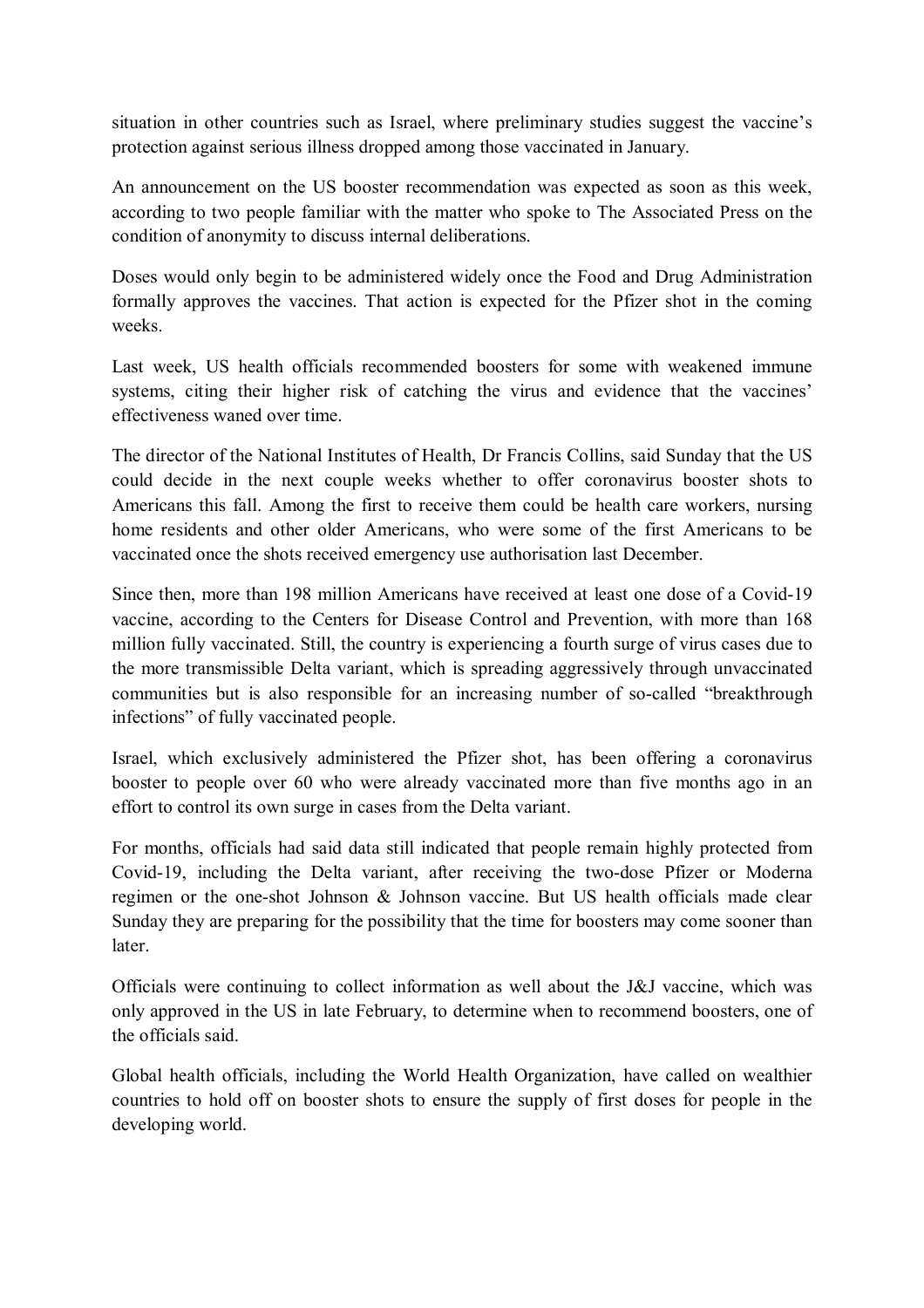#### **Pregnancy**

# **Mothers with diabetes during pregnancy have increased risk of eye problems: Study (Hindustan Times: 20210818)**

https://www.hindustantimes.com/lifestyle/health/mothers-with-diabetes-during-pregnancyhave-increased-risk-of-eye-problems-101629257978526.html

The research analysed the associations between maternal diabetes before or during pregnancy and the risk of high refractive error (RE): conditions in which there is a failure of the eye to properly focus images on the retina.

A new study lead by a team of international researchers finds that mothers who have diabetes before or during their pregnancy are more likely to have children who go on to develop eye problems.

The findings of the study were published in Diabetologia (the journal of the European Association for the Study of Diabetes [EASD])

The research is by Dr. Jiangbo Du, State Key Laboratory of Reproductive Medicine, Nanjing Medical University, Nanjing, China, and Dr. Jiong Li, Aarhus University, Aarhus, Denmark, and colleagues. It analysed the associations between maternal diabetes before or during pregnancy and the risk of high refractive error (RE): conditions in which there is a failure of the eye to properly focus images on the retina.

RE is one of the most common forms of visual impairment and includes both long and shortsightedness as well as astigmatism.

Collectively these conditions are the second most common form of disability globally, and while low-degree REs can be corrected optically using spectacles or contact lenses, more serious high-degree REs can develop into severe and irreversible visual impairment that can reduce an individual's quality of life.

Patients with long Covid-19 syndrome continue to have higher measures of blood clotting, which may explain their persistent symptoms such as reduced physical fitness and fatigue, according to a study.

Blood clotting may be root cause of long Covid-19 syndrome: Study

In recent decades there has been a rapid increase in the prevalence of RE, indicating that nongenetic factors may play an important role in its development. An increased tendency to perform close-up work such as using computers for long periods, as well as a lack of outdoor activity, has been established as the main acquired risk factors for low and moderate RE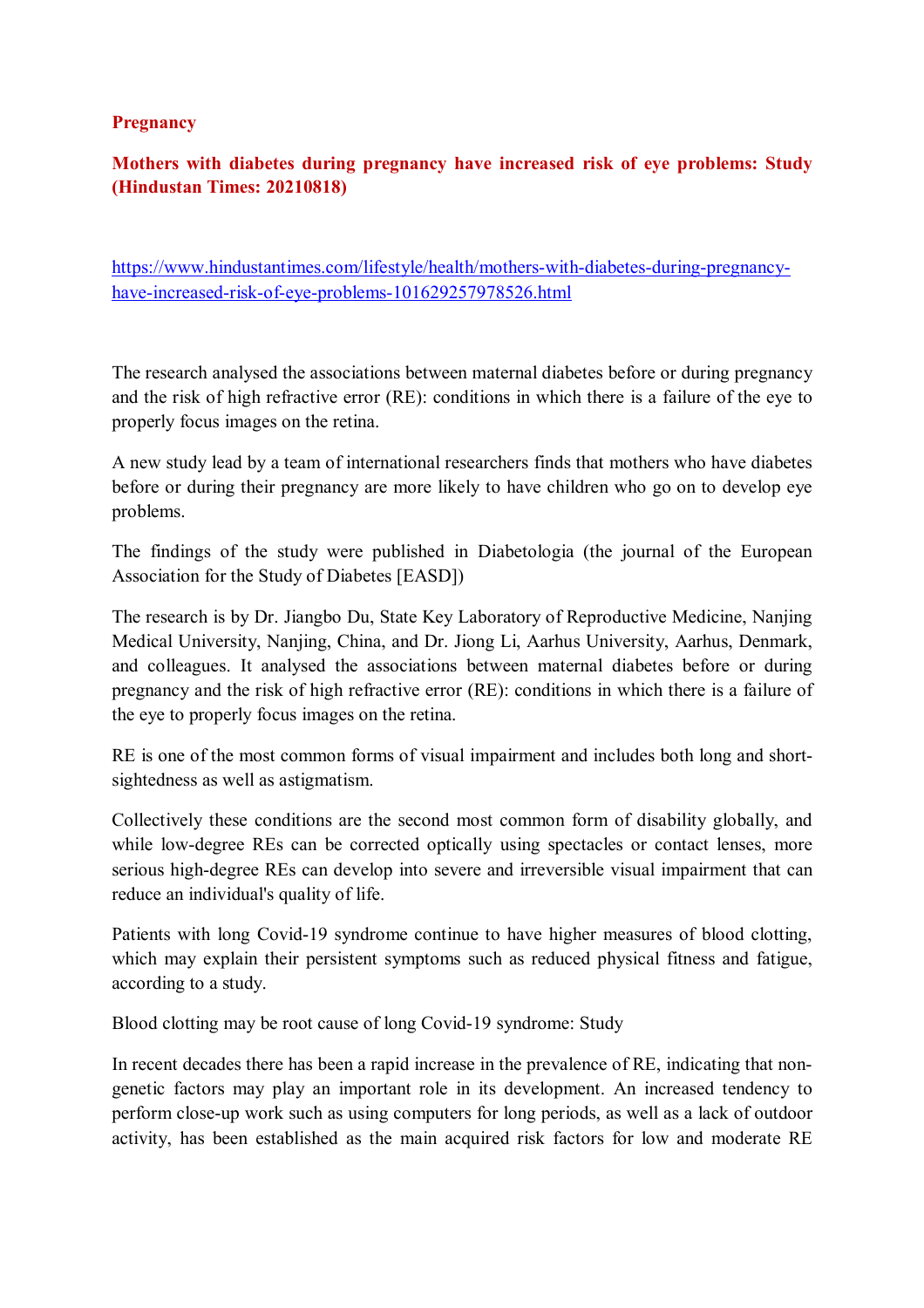development in school-age children and young adults. The causes of high RE defects, however, are still not fully understood.

Earlier research has shown that individuals with severe RE may have congenital eye defects before birth, suggesting that the conditions to which the fetus is exposed in the uterus may play a role in the development of more serious RE in later life. Maternal hyperglycemia (high blood sugar) during pregnancy may lead to elevated fetal blood glucose levels, which can damage the retina and optic nerve and may lead to changes in the shape of the eyes that ultimately cause RE.

The authors believed that exposure to the effects of maternal diabetes while in the uterus could negatively affect the development of the fetus and lead to high RE in later life. They also anticipated that the most pronounced associations would be observed among mothers with diabetic complications since they usually represent more severe cases of the disease.

The team conducted a population-based cohort study using several Danish national medical registers and incorporated the details of all live births in Denmark from 1977 to 2016. Follow-up began at birth and continued until the first high RE diagnosis (where applicable), the death of the subject, their emigration, their 25th birthday, or the end of the study period on 31 December 2016, whichever came first.

Mothers were considered to have diabetes if they were diagnosed with the disease either before or during pregnancy, and those with pre-gestational diabetes who had developed problems relating to their condition were grouped according to whether they had one or multiple complications.

The authors analysed both the occurrence of high RE in offspring and the specific type of eye problem. Out of 2,470,580 live births included in the study, 56,419 (2.3 per cent) were exposed to maternal diabetes with 0.9 per cent and 0.3 per cent being type 1 and type 2 pregestational diabetes respectively (meaning diabetes already present before pregnancy), and 1.1 per cent involving gestational diabetes.

The proportion of births to mothers with diabetes increased over the study period from 0.4 per cent in 1977 to 6.5 per cent in 2016 and diabetes was associated with the mother being older, more educated, having had more pregnancies, and being more likely to live alone.

During the follow-up period, high RE was diagnosed in 533 offspring of mothers with diabetes, and 19,695 offspring of those without the disease. Exposure to maternal diabetes was associated with a 39 per cent greater risk of high RE compared to unexposed offspring.

The researchers observed a difference in RE risk between type 1 and type 2 forms of diabetes with rates of high RE compared to unexposed individuals being 32 per cent and 68 per cent higher respectively. In addition, children of mothers with complications arising from diabetes were twice as likely to have eye problems, compared to an 18 per cent increase in high RE risk in children of mothers who had no complications from the disease.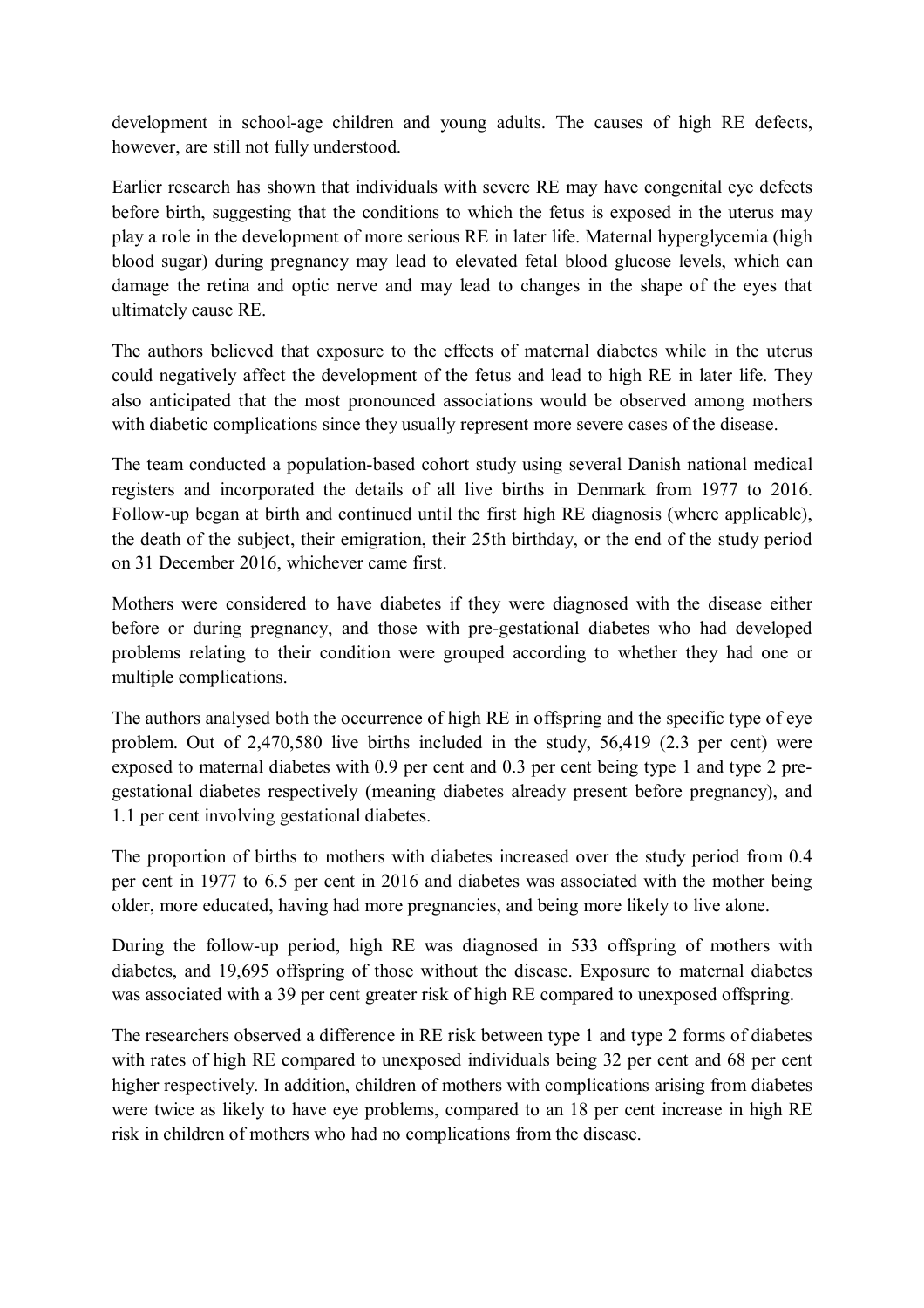The authors said: "It was interesting to observe that hypermetropia (long-sightedness) occurred more frequently in childhood and myopia (short-sightedness) was more frequent in adolescence and young adulthood."

They suggest that the difference might be due to the natural process of emmetropisation in which the eye changes shape during early childhood to achieve the normal vision by becoming less long-sighted, and which could correct most hyperopia in early infancy over time. In addition, they point out that the increasing number of years and intensity of school education could increase the risk of myopia from early childhood to young adulthood.

The strengths of this study are that it used high-quality data covering the whole Danish population over a long follow-up period, thus minimising the possibility of selection bias and recall bias. Availability of sociodemographic and medical information enabled the team to adjust for a wide range of factors that could influence the studied medical outcomes, and the large sample size allowed them to investigate details such as the specific types of RE involved.

The authors said: "In this nationwide population-based cohort study, we observed that children born to mothers with either pregestational or gestational diabetes were at an increased risk of developing high RE in general, as well as specific types of high RE, persisting from the neonatal period to early adulthood. Children born to mothers with diabetic complications had the highest risk of high RE."

The researchers suggested: "As many REs in young children are treatable, early identification and intervention can have a lifelong positive impact. Although the 39% increased risk is relatively low effect size, from a public health perspective, considering the high global prevalence of REs, any tiny improvement in this low-risk preventable factor will contribute to a huge reduction in absolute numbers of these eye conditions."

They advise that early screening for eye disorders in the children of mothers with diabetes may play an important role in maintaining good eyesight health.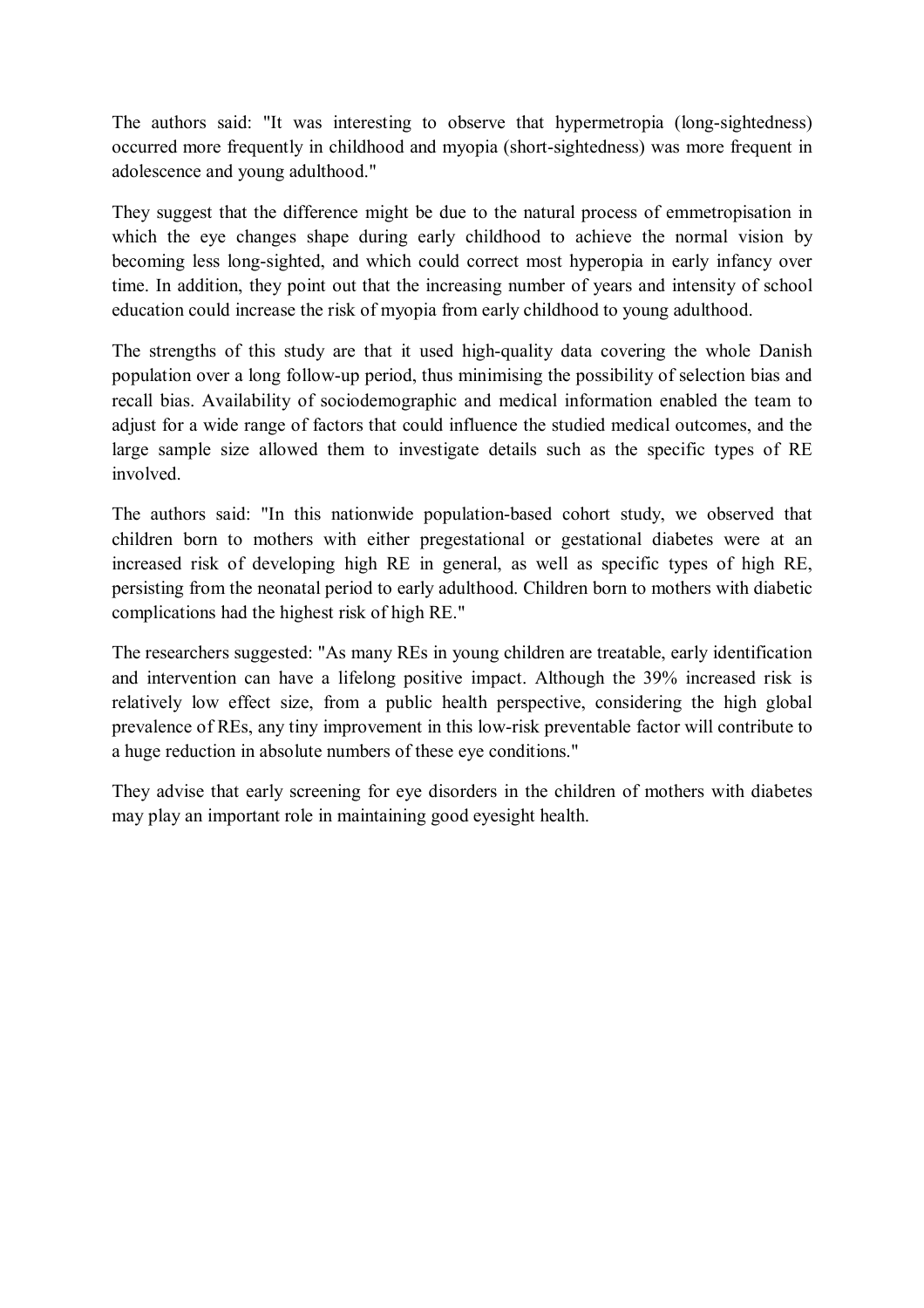#### **Mental Health**

# **Study suggests pre-pandemic physiological data can help predict mental well-being during Covid-19 (Hindustan Times: 20210818)**

https://www.hindustantimes.com/lifestyle/relationships/study-suggests-pre-pandemicphysiological-data-can-help-predict-mental-well-being-during-covid19- 101629251148796.html

The study suggests that physiological information collected from individuals long before the onset of Covid-19 can predict mental well-being during the pandemic.

As the impact of the Covid-19 pandemic on psychological well-being unfolds, few studies have focused on pre-pandemic physiological predictors which could identify and treat individuals at risk.

A new Bar-Ilan University study published in the journal Psychophysiology has revealed that physiological information collected from individuals long before the onset of Covid-19 can predict mental well-being during the pandemic.

The study was led by Prof. Ilanit Gordon, of Bar-Ilan's Department of Psychology and Gonda (Goldschmied) Multidisciplinary Brain Research Center, with Prof. Danny Horesh, of the Department of Psychology, and members of Gordon's lab, including Alon Tomashin, Nir Milstein, Oded Mayo, and Adi Korisky.

One hundred eight-five Israeli adults who participated in the study completed online questionnaires assessing their mood regulation since Covid-19 began, and their well-being during the lockdown in mid-2020. The same individuals participated in a lab study 2-3 years prior to the pandemic in which physiological measures were taken during physical activity and during rest.

These measures included respiratory sinus arrhythmia (RSA), which shows how one's heart rate fluctuates according to one's respiration, and skin conductance level (SCL), which measures the activity of sweat glands in the palms.

Both of these measures are controlled by the autonomic nervous system, which regulates involuntary physiological processes including heart rate, arousal, blood pressure, and digestion. The results were assessed to determine individuals' mental well-being and their ability to regulate negative emotions during the pandemic.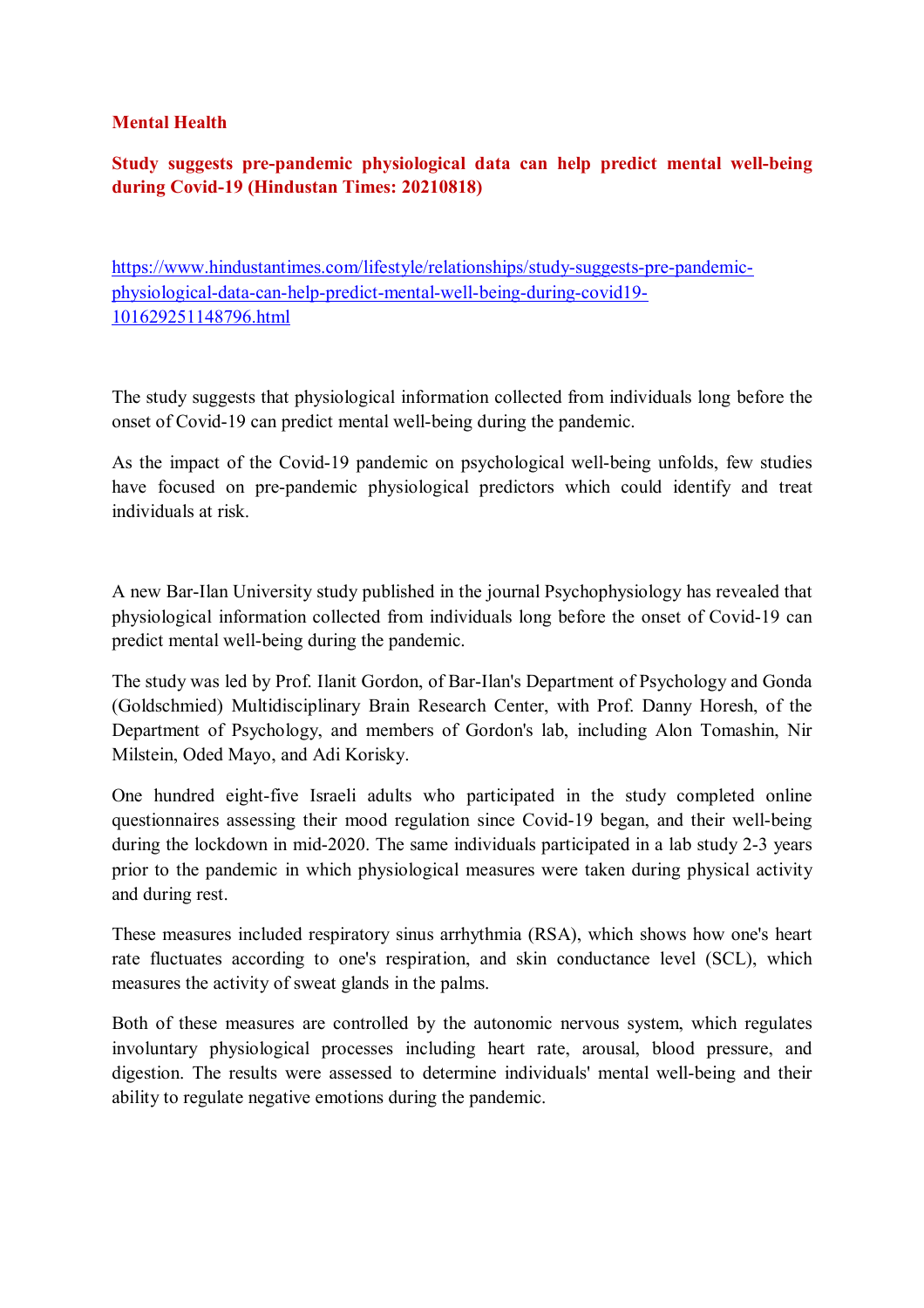Individuals who had higher RSA in the lab (2-3 years ago) reported better expectations to be able to regulate their negative mood during the pandemic, and thus reported higher mental well-being. Individuals with higher SCL did not exhibit the same effect.

Individuals with higher SCL most likely experienced an increased sense of distress or vigilance in these times of uncertainty, and for these reasons, higher RSA (which is an indicator of a more "relaxed" mode of physiological regulation) no longer directly relates to better mental well-being.

"Physiological data assessed during rest, from heart rate, respiration, or sweat activity that was collected in unrelated lab studies 2-3 years ago is predictive of how individuals are coping psychologically today during the Covid-19 pandemic," said Prof. Gordon, who led the study. "This information can help us determine which individuals may be at risk for heightened mental distress and enable us to better locate and treat them."

Prof. Horesh says that these illustrate how physiological information has the potential to deepen our understanding of resilience and risk factors in the face of distress.

Gordon and the team hope to be able to conduct similar studies in other countries, where stress levels differ from Israel.

#### **Heart Disease**

# **People working night shift face increased risk of developing heart problems: Study (Hindustan Times: 20210818)**

https://www.hindustantimes.com/lifestyle/health/people-working-night-shift-face-increasedrisk-of-developing-heart-problems-study-101629251174781.html

The study is the first to investigate the links between night shift work and abnormally fast heart rhythm called atrial fibrillation (AF). Researchers also linked night shift with an increased risk of heart diseases.

People who work night shifts are at increased risk of developing an irregular and often abnormally fast heart rhythm called atrial fibrillation (AF), according to a new study led by a team of international researchers.

The findings were published in the European Heart Journal.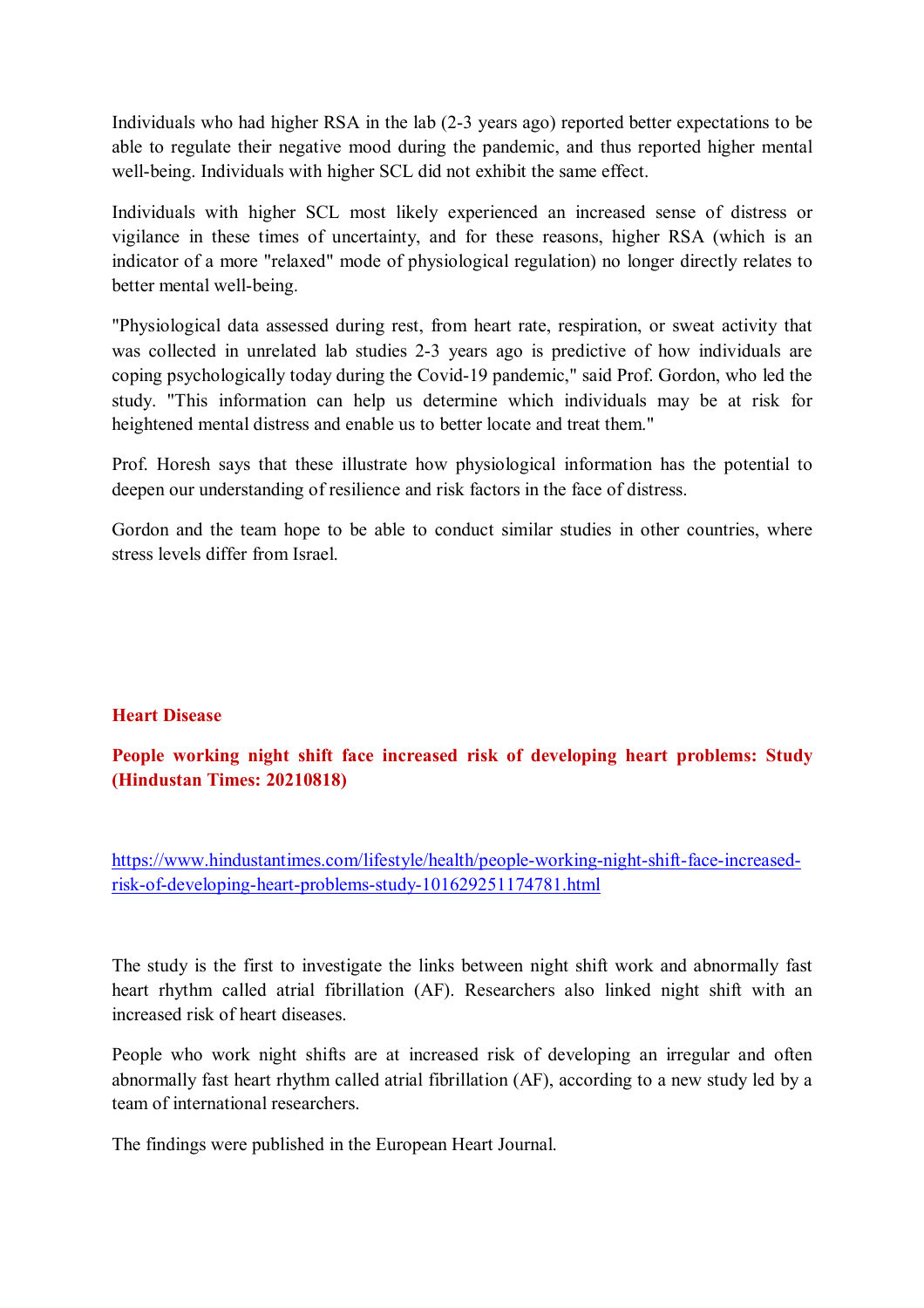The study is the first to investigate the links between night shift work and AF. Using information from 283,657 people in the UK Biobank database, researchers found that the longer and more frequently people worked night shifts over their lifetimes, the greater their risk of AF. Night shift work was also linked to an increased risk of heart disease, but not to stroke or heart failure.

In addition, the researchers, led by Professor Yingli Lu, of Shanghai Ninth People's Hospital and Shanghai JiaoTong University School of Medicine, Shanghai, China, and Professor Lu Qi, of Tulane University School of Public Health and Tropical Medicine, New Orleans, USA, investigated whether genetic predisposition to AF could play a role in the increased risk.

Patients with long Covid-19 syndrome continue to have higher measures of blood clotting, which may explain their persistent symptoms such as reduced physical fitness and fatigue, according to a study.

Blood clotting may be root cause of long Covid-19 syndrome: Study

They evaluated the overall genetic risk on the basis of 166 genetic variations known to be associated with the condition but found that the genetic risk levels did not affect the link between working night shifts and AF risk, regardless of whether participants had a low, medium, or high genetic risk.

Prof. Lu said: "Although a study like this cannot show a causal link between night shifts and atrial fibrillation and heart disease, our results suggest that current and lifetime night shift work may increase the risk of these conditions.

"Our findings have public health implications for preventing atrial fibrillation. They suggest that reducing both the frequency and the duration of night shift work may be beneficial for the health of the heart and blood vessels."

The study included 286,353 people who were in paid employment or self-employed. A total of 283,657 of these participants did not have AF when they enrolled in UK Biobank, and 276,009 did not have heart failure or stroke.

Information on genetic variants was available for 193,819 participants without AF, and 75,391 of them answered in-depth questions about their lifetime employment in a questionnaire sent out in 2015. Among the participants free of heart disease and stroke when they joined the study, 73,986 provided information on their employment history. During an average follow-up time of over ten years, there were 5,777 AF cases.

The researchers adjusted their analyses for factors that could affect the results, such as age, sex, ethnicity, education, socioeconomic status, smoking, physical exercise, diet, body mass index, blood pressure, sleep duration and chronotype (whether someone was a 'morning' or an 'evening' person).

They found that people who currently worked night shifts on a usual or permanent basis had a 12 per cent increased risk of AF compared to people who only worked during the day. The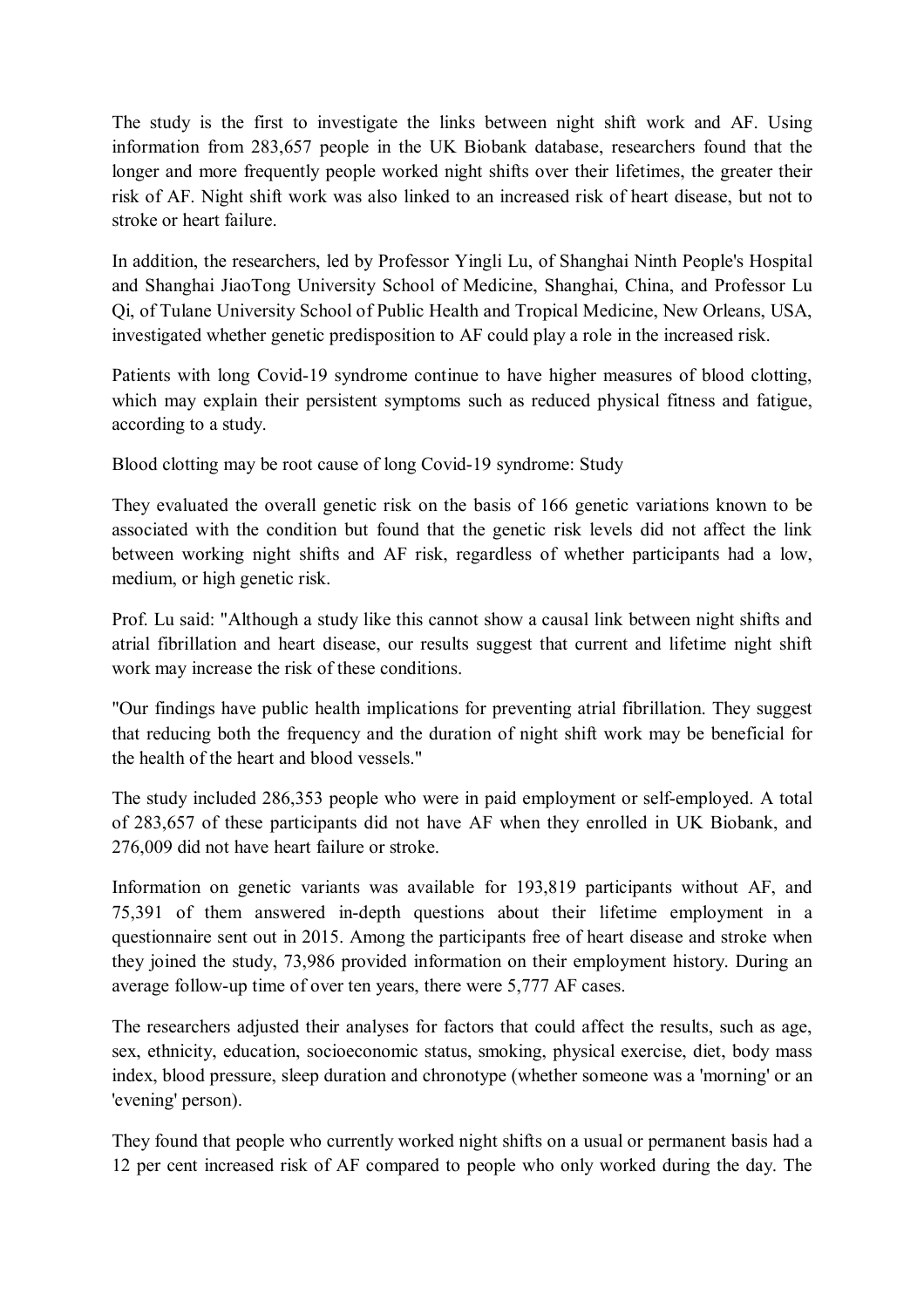risk increased to 18 per cent after ten or more years for those who had a lifetime duration of night shifts. Among people who worked an average of three to eight-night shifts a month for ten years or more, the risk of AF increased to 22 per cent compared to daytime workers.

Among participants currently working night shifts, or working night shifts for ten or more years, or working a lifetime of three to eight night shifts a month, the risk of coronary heart disease increased by 22 per cent, 37 per cent and 35 per cent respectively compared to daytime workers.

Prof. Qi said: "There were two more interesting findings. We found that women were more susceptible to atrial fibrillation than men when working night shifts for more than ten years. Their risk increased significantly by 64% compared to day workers. People reporting an ideal amount of physical activity of 150 minutes a week or more of moderate-intensity, 75 minutes a week or more of vigorous-intensity, or an equivalent combination, had a lower risk of atrial fibrillation than those with non-ideal physical activity when exposed to a lifetime of night shift work. Thus, women and less physically active people may benefit particularly from a reduction in night shift work."

A strength of the study is its size, with detailed information on over 283,000 people. In addition, it is the first study to link these data with genetic information in a population that also has detailed histories available on current shift work and lifetime employment.

Limitations of the study include the fact that it cannot show shift work causes heart problems, only that it is associated with them; some cases of atrial fibrillation may have been missed; lifetime employment was assessed only when people joined UK Biobank, was self-reported, and, therefore, may have changed or been prone to some errors; there may be unknown factors that might affect the results, and the people in UK Biobank were mainly white British and so it may not be possible to generalise the findings to other ethnic groups.

Prof. Lu said: "We plan to analyse the association between night shift work and atrial fibrillation in different groups of people. This may strengthen the reliability of these results and serve as a warning to groups working in certain types of occupations to get their hearts checked early if they feel any pain or discomfort in their chests."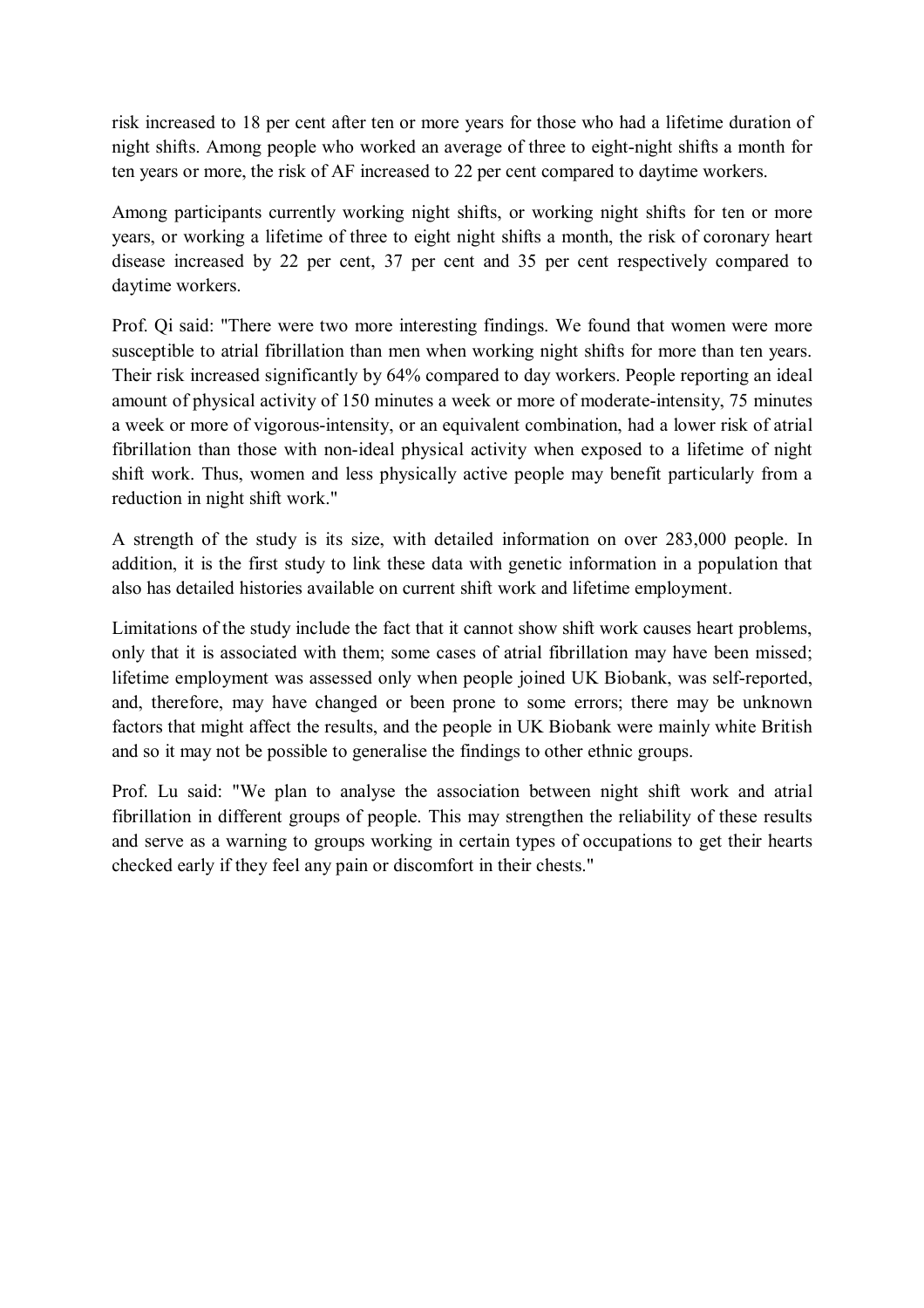#### **Gene Editing**

## **What if you could become invisible to mosquitoes? (The Indian Express: 20210818)**

https://indianexpress.com/article/technology/science/gene-editing-crispr-cas9-invisible-tomosquitoes-7458306/

Scientists used the gene-editing tool Crispr-Cas9 to render humans effectively invisible in the eyes of Aedes aegypti mosquitoes, which use dark visual cues to hunt.

If you could have just one superpower, flight or invisibility, which would you choose? And would your answer change if you could become invisible to mosquitoes?

Sure, you might never soar among eagles or brush your cheek against a wisp of cloud. But you would also no longer flee from swarming clouds of mosquitoes, and you would be protected from the deadly diseases that the insects spread.

For the first time, scientists have used the gene-editing tool Crispr-Cas9 to render humans effectively invisible in the eyes of Aedes aegypti mosquitoes, which use dark visual cues to hunt, according to a paper recently published in the journal Current Biology. By eliminating two of that mosquito's light-sensing receptors, the researchers knocked out its ability to visually target hosts.

 "Nobody has studied this before," said Neha Thakre, a postdoctoral researcher at the University of California, San Diego, who studies Crispr as a mosquito control tool. Thakre, who was not involved with the research, said she saw the study as a "great start" to understanding what controls mosquito vision.

Aedes aegypti is a salt-and-pepper scourge on humans across the world. The females, in search of the blood they need to lay their eggs, infect tens of millions of people each year with flaviviruses that lead to dengue, yellow fever and Zika.

"The better we understand how they sense the human, the better we can control the mosquito in an eco-friendly manner," said Yinpeng Zhan, a postdoctoral researcher at the University of California, Santa Barbara, and the lead author on the paper.

Anopheles mosquitoes, which spread malaria, hunt at night, whereas Aedes aegypti hunts under the sun, at dawn and dusk. The species depends on a fleet of senses to find blood. A mere whiff of carbon dioxide, a sign that someone or something has just exhaled nearby, sends the mosquito into a frenzied flight.

 "They can also detect some of the organic cues from our skin," such as heat, humidity and stench, said Craig Montell, a neurobiologist at the University of California, Santa Barbara,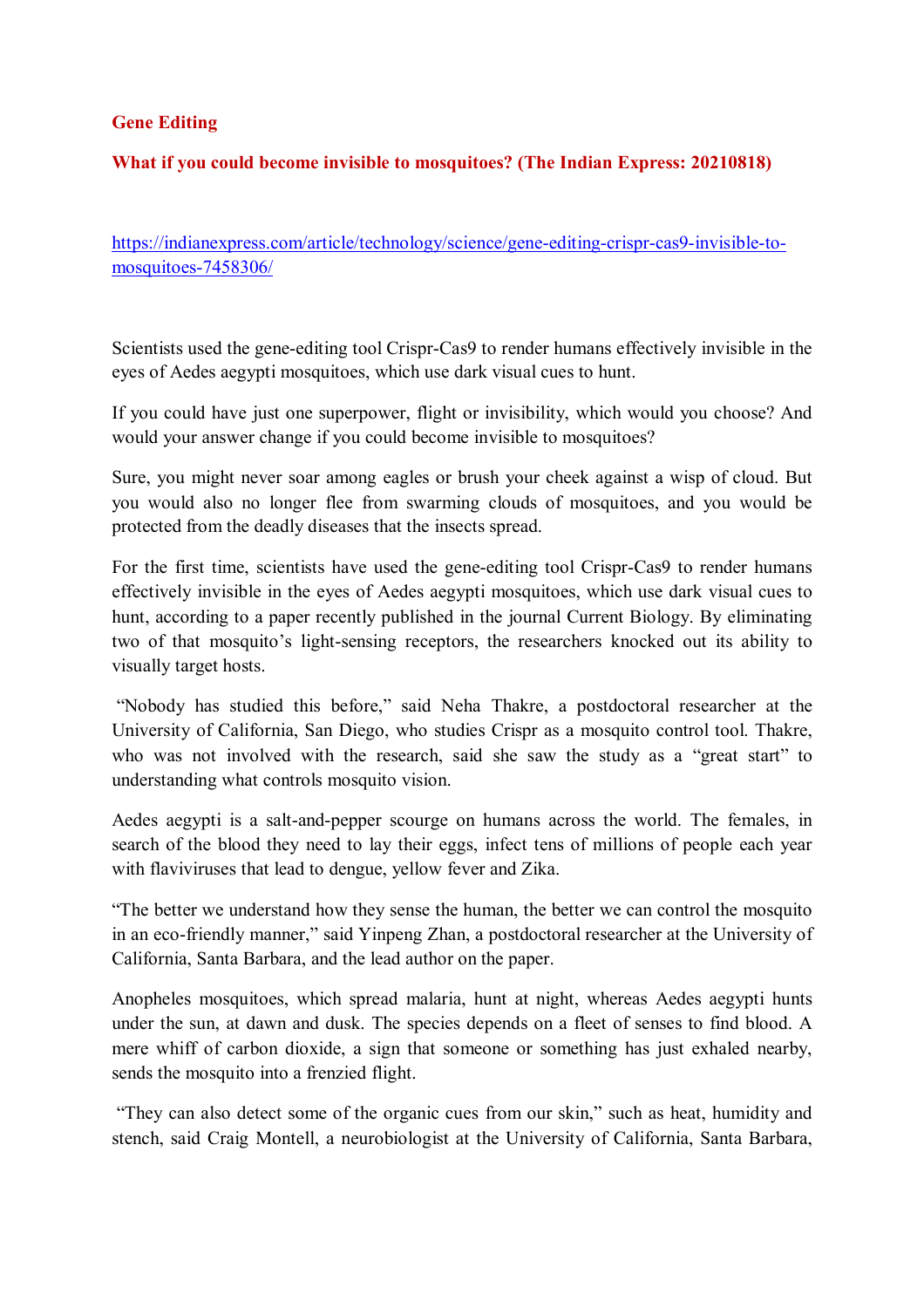and an author on the study. But if there is no suitable host, the mosquito will fly straight to the closest-seeming target: a dark spot.

In 1937, scientists observed that Aedes aegypti mosquitoes were specifically attracted to people with dark clothing. But the molecular mechanism by which mosquitoes visually sensed their targets was largely unknown.

Many experiments on mosquito vision take place in wind tunnels, large chambers that can cost tens of thousands of dollars. In prior experiments, mosquitoes placed in the wind tunnel and given a whiff of carbon dioxide chose to fly to a dark spot over a white one.

Montell's lab does not have a wind tunnel, so Zhan designed an inexpensive setup — a cage with a black circle and a white circle inside — that cost less than \$100 and delivered the same results as a wind tunnel. In the spring of 2019, Zhan conducted spot tests in the cage. In the fall, Jeff Riffell, a biologist at the University of Washington, along with Claire Rusch, a graduate student, and Diego Alonso San Alberto, a postdoctoral fellow, ran the same experiments using a wind tunnel to double-check the original results.

## Knock out a protein

Montell and Zhan suspected that one of the five light-sensing proteins expressed in the mosquito's eye might be the key to eliminating its ability to visually seek out human hosts by sensing dark colors. First, they decided to knock out the rhodopsin protein Op1. Op1, the most widely expressed vision protein in the mosquito's compound eyes, seemed the best candidate for interfering with the mosquito's vision. Zhan injected the mutation into thousands of tiny mosquito eggs using a tool with a special needle with a very tiny tip.

mosquito blind experiment If female mosquitoes were unable to see hosts, they would have a harder time finding the blood required for their eggs to develop. (Zhan et al./Current Biology)

After his wee mutants had grown into adults, Zhan sucked 10 or so females into a tube using a mouth-controlled aspirator. With each group, he held his breath, walked over to the cage and released the females with one big exhale.

The Op1 mutants behaved exactly like the wild-type Aedes aegypti: After huffing carbon dioxide, they flew directly to the black dot in the cage. Montell and Zhan tried again, this time knocking out Op2, a closely related rhodopsin. Still, the Op2 mutants showed no meaningful decline in their vision.

But when the researchers knocked out both proteins, the mosquitoes whizzed around aimlessly, showing no preference between the white circle and black circles. They had lost their ability to seek dark-colored hosts.

Were the mosquitoes blind altogether, or just blind to people?

To answer this question, Montell and Zhan ran a series of tests to see how the double mutants responded to light.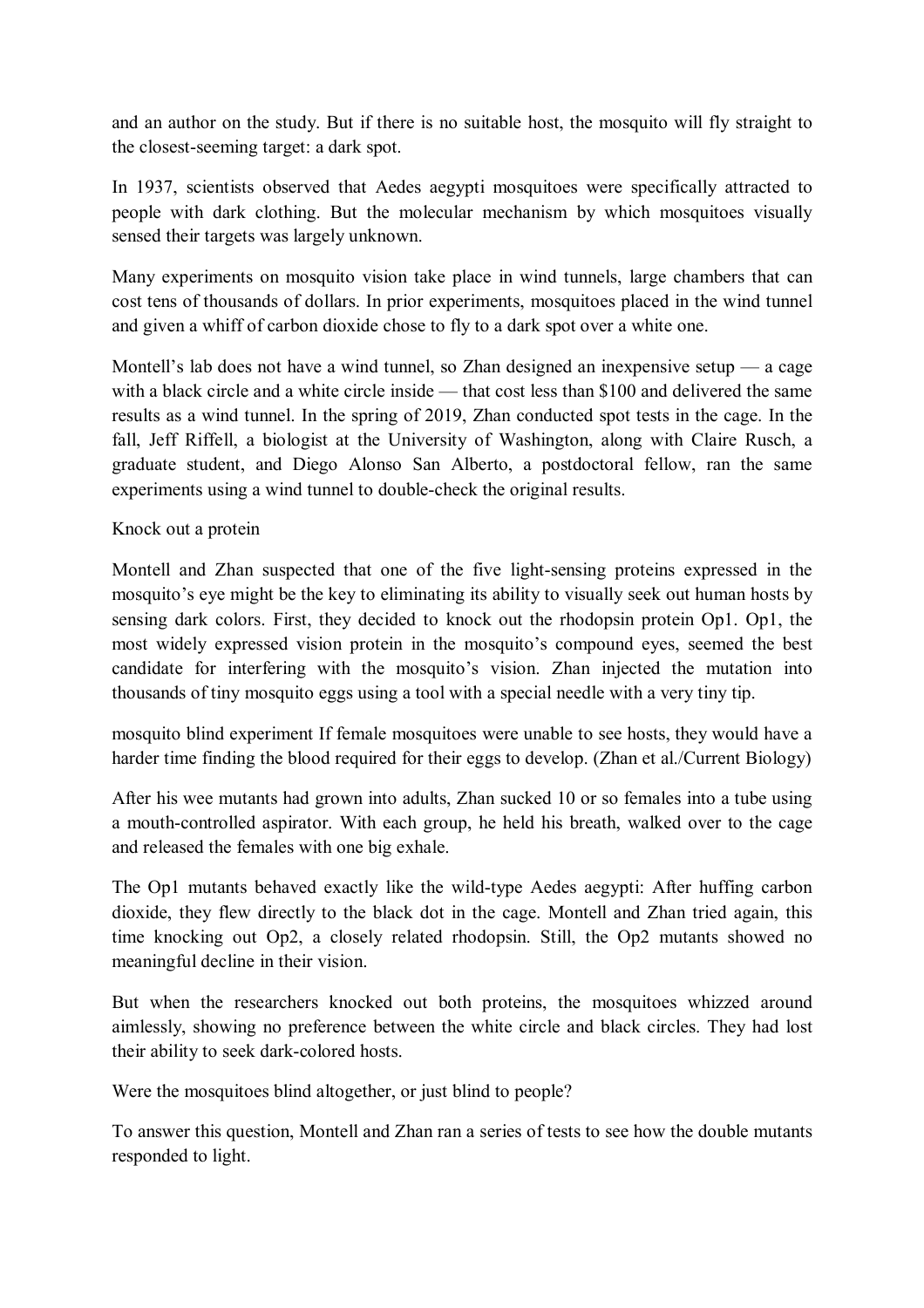First, they tested whether the double mutants would move toward light. Next, they connected electrodes to the double mutants' eyes to measure if the eyes displayed voltage changes in response to light. Finally, they placed the double mutants in rotating cylinders with vertical black and white stripes to see if the insects would walk in the direction of the moving stripes. The double mutants passed all three tests, although they had a weaker response than the wild types in the last two tests.

The mosquitoes were not blind, after all. "My first transgenic mosquito," Zhan said proudly. "We had a happy ending."

The new paper could inform future strategies to control mosquito populations. If female mosquitoes were unable to see hosts, they would have a harder time finding the blood required for their eggs to develop. "The population would crash," Montell said.

#### **Sleep Disorder**

**Sleep apnea may almost double the risk of sudden death (Medical News Today: 20210818)** 

https://www.medicalnewstoday.com/articles/sleep-apnea-may-almost-double-the-risk-ofsudden-death

Obstructive sleep apnea has become a worldwide health concern.

Sleep apnea has associations with an increased risk of sudden and cardiovascular-related deaths.

Future research should focus on decreasing and preventing this serious sleep condition.

Obstructive sleep apnea has become a globally prevalent health concern. Recent literature estimates that more than 1 billion individualsTrusted Source experience this chronic sleep disorder.

A study by Penn State College of Medicine in Hershey, which appears in BMJ Open Respiratory Research, found that those who receive a diagnosis of obstructive sleep apnea are at a significantly greater risk of dying suddenly than those who do not have the condition.

The word apnea means "without breath." During obstructive sleep apnea, there is a reduction or complete blockage of airflow during sleep. This sleep disturbance manifests itself in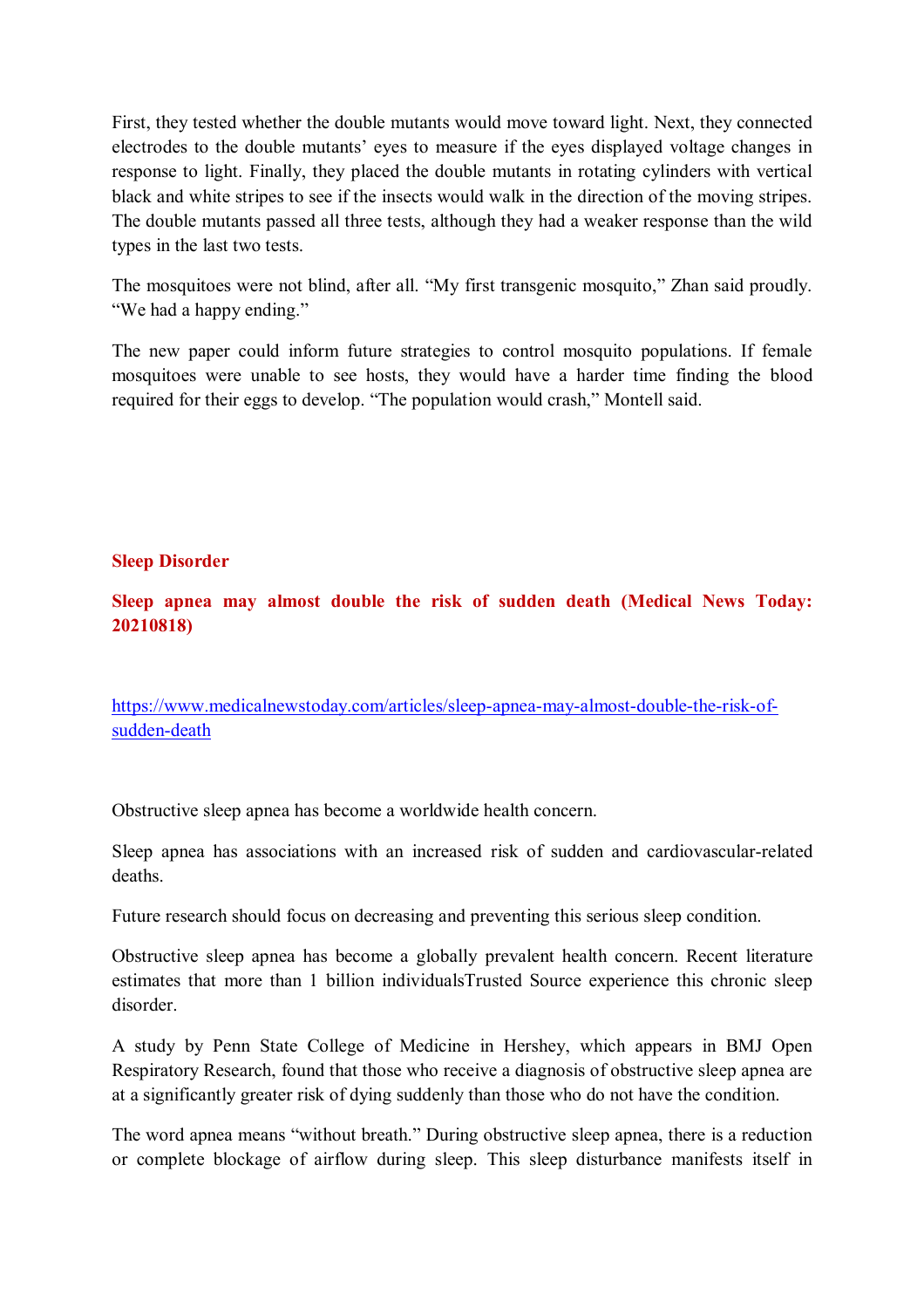various ways, including excessive daytime sleepiness, fatigue, heavy snoring, and nonrefreshing sleep.

Serious consequences of sleep apnea

While these symptoms can potentially affect a person's quality of life, they can also have even more serious consequences.

Researchers at Penn State performed a systematic review of the literature and identified 22 studies focusing on obstructive sleep apnea, cardiac death, and sudden death. The team analyzed the combined data of these studies by meta-analysis.

The quantitative analysis included a combined total of over 42,000 individuals across the world. The mean age of participants was 62 years old, and 64% were men.

The meta-analysis showed that individuals with obstructive sleep apnea were approximately twice as likely to experience sudden death than those who did not have the sleep condition. The study also identified that obstructive sleep apnea resulted in a nearly twofold risk of cardiovascular death that increased with age.

According to Dr. John S. Oh, assistant professor in the Department of Surgery at Penn State Health Milton S. Hershey Medical Center and one of the study authors, many patients do not realize the seriousness of an apnea diagnosis.

"Obstructive sleep apnea is a common condition that can have fatal consequences," stresses Dr. Oh.

Try The Pillow That Works In Perfect Harmony

Self-dubbed "the greatest pillow ever invented," the Purple Harmony Pillow is designed to cradle your neck, keep you cool and help you drift off to dreamland in no time.

Timely diagnosis and treatment

In an interview with Medical News Today, Dr. Ryan Soose, director of the UPMC Sleep Division, said: "We've known for a long time that untreated sleep apnea patients are more likely to develop high blood pressure, heart disease, and a number of other health conditions. But the risk of sudden death reported in this study is eye-opening and makes a timely diagnosis and treatment even more pressing."

The effects of the nervous systemTrusted Source on the human sleep cycle may explain the association between sleep apnea and the increased rate of sudden death.

Because of the intermittent lack of oxygen that people with sleep apnea experience, the central nervous system may be over-aroused to increase airflow. In turn, this can cause increases in both the systolic and diastolic blood pressure of an individual.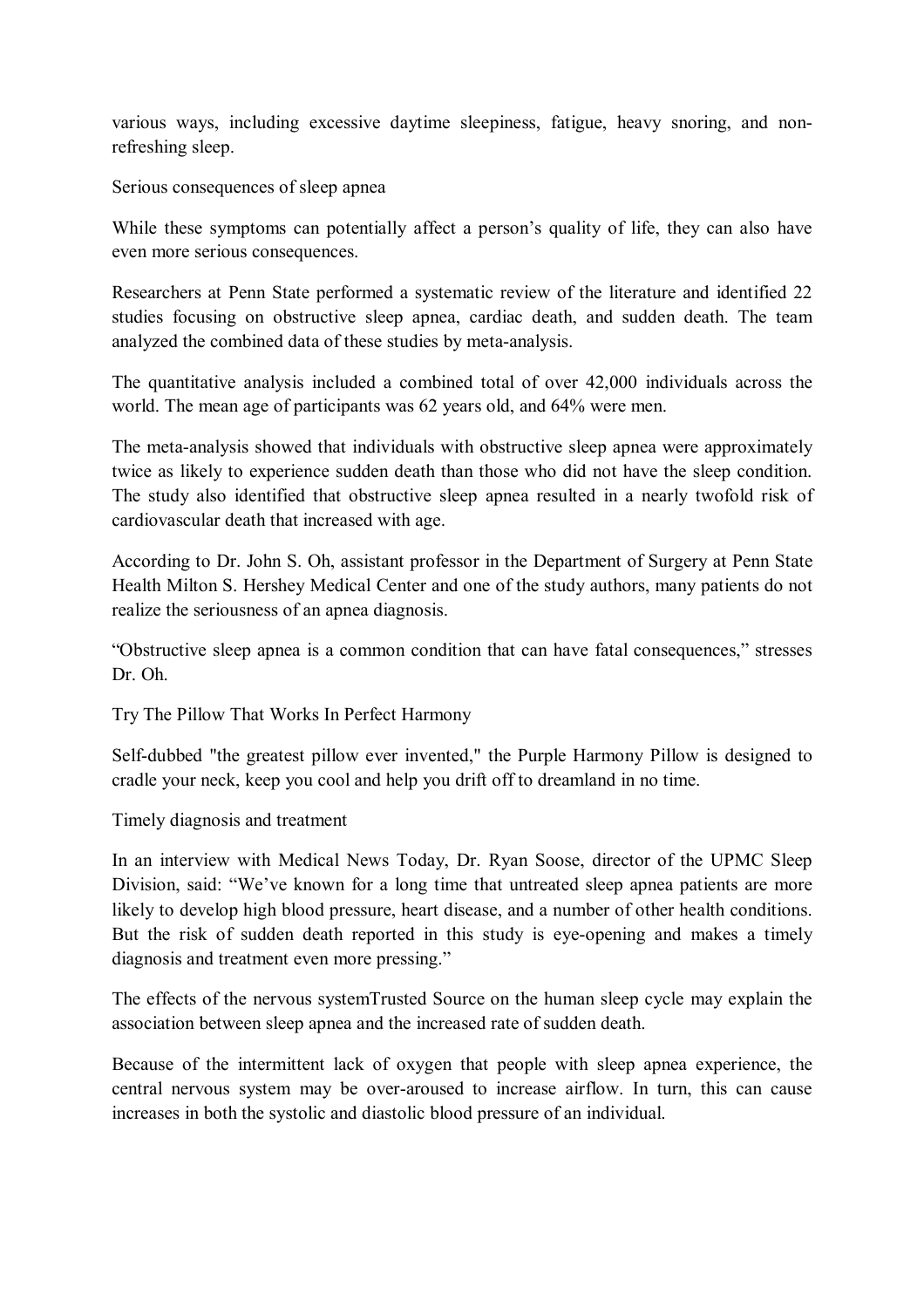In addition, someone with sleep apnea will experience oxidative stressTrusted Source, which can contribute to an imbalance of antioxidants in the body. This imbalance can damage cells and speed up the aging process, causing numerous health problems over time.

In a podcast, Dale Coller, DO, from Holland Hospital Pulmonary and Sleep Medicine in Michigan, OH, has commented on the serious stressors resulting from obstructive sleep apnea.

"Every time [the throat] closes off, it's very similar to if someone is being choked," Coller explains. "This can happen hundreds of times in one night, causing the person stress and fragmentation of their sleep."

Additional research needed

"Providing accessible and affordable treatments for populations with [obstructive sleep apnea] may ultimately reduce adverse health outcomes for these individuals," added coauthor Emily Heilbrunn.

Dr. Soose agreed:"Rather than the traditional cookie-cutter approach, I believe that cuttingedge sleep apnea management involves customizing a more holistic and combination treatment plan to each individual's unique needs."

The Penn State researchers noted some study limitations.

Because the research involved 22 separate studies, factors other than obstructive sleep apnea may have affected the data in each study.

Also, although the meta-analysis included studies from North America, Australia, Europe, Asia, and South America, there were no studies from Africa. The authors note that more research is needed to determine if the results from this study apply to African populations.

In addition, they stress the need for treatments and interventions related to decreasing and eventually preventing obstructive sleep apnea across the globe to optimize survival and increase a person's quality of life.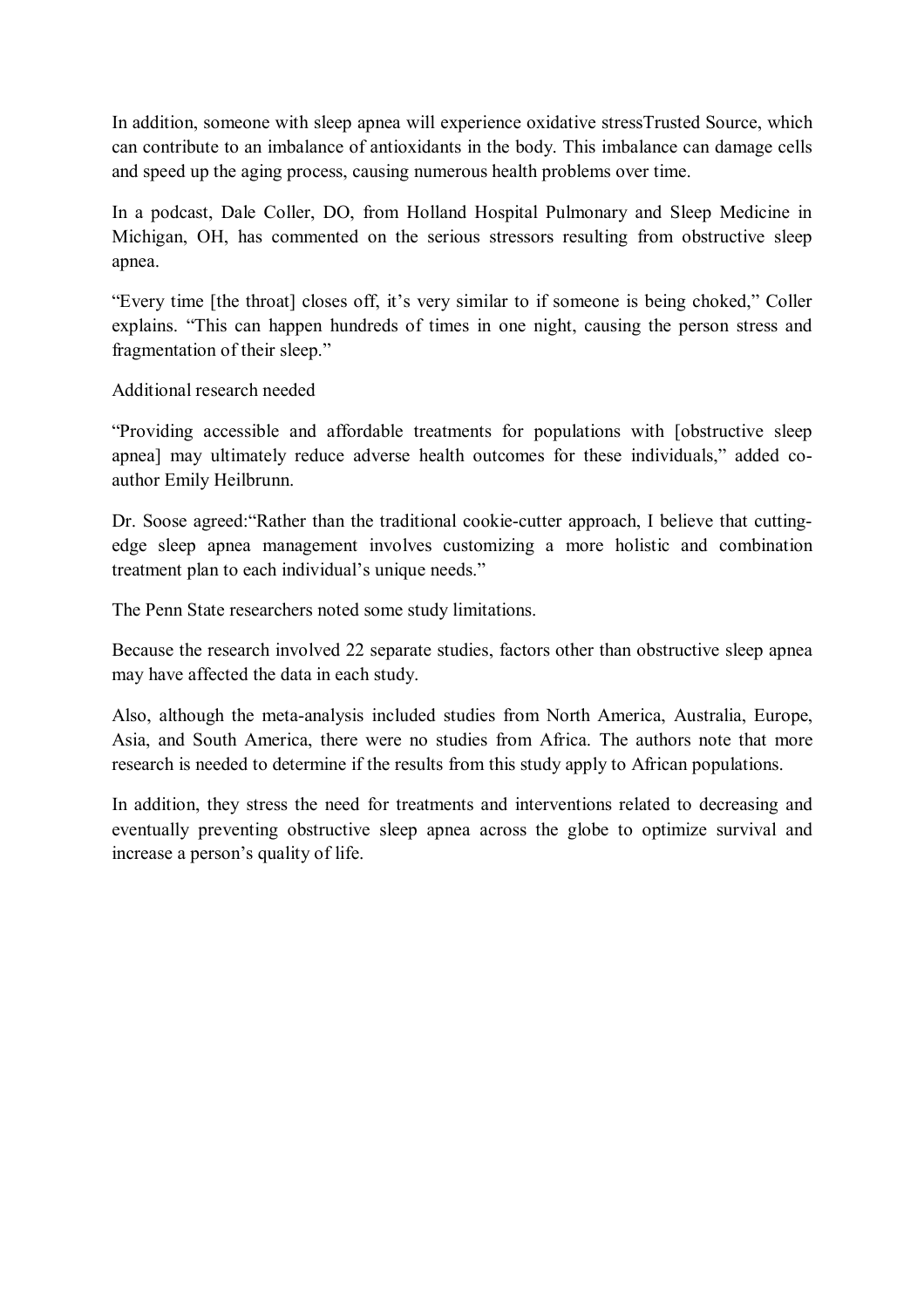#### **Biochemistry**

## **Adult metabolism remains stable until 60, study reveals (Medical News Today: 20210818)**

https://www.medicalnewstoday.com/articles/adult-metabolism-remains-stable-until-60-studyreveals

Metabolism does slow as we age, but not when most people might have expected. sanjeri/Getty Images

An international study has found that, after accounting for body size, energy expenditure peaks in infancy and then steadily declines until the age of about 20 years.

Contrary to the popular belief that metabolism slows in middle age, the research suggests that energy expenditure does not change until close to the age of 60 years, when it starts to fall again.

However, energy expenditure varies considerably among individuals, even after accounting for body size, sex, and age.

The life phases that the study reveals offer new perspectives on disease, drug activity, and healing, which all link closely to metabolic rate.

A large study that measured the total amount of energy that people expend as they go about their everyday lives has opposed the idea that metabolism slows in middle age.

The study showed that total energy expenditure, adjusted for body size, steadily declines from a peak in infancy until around 20 years of age and then remains stable until about 60. Only then does energy use begin to fall again.

The researchers were surprised to discover that, for their size, 1-year-olds burn calories 50% faster than adults.

"Of course they're growing, but even once you control for that, their energy expenditures are rocketing up higher than you'd expect for their body size and composition," says one of the researchers, Dr. Herman Pontzer, associate professor of evolutionary anthropology and global health at Duke University in Durham, NC.

There are several physiological turning points associated with growing older, says Dr. Pontzer, including puberty and menopause.

"What's weird is that the timing of our 'metabolic life stages' doesn't seem to match those typical milestones," he says.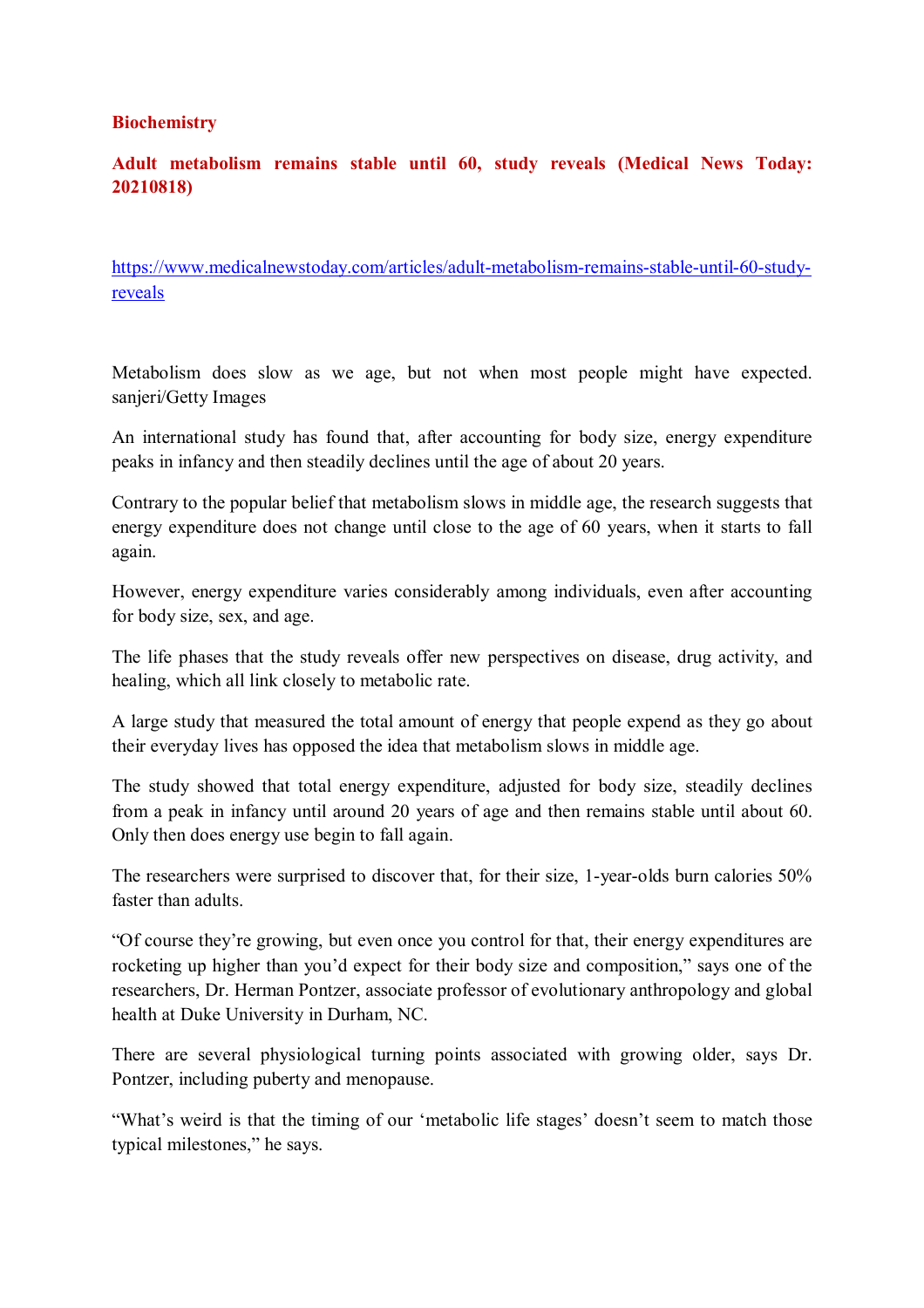Another surprise was how little energy expenditure changes from early adulthood through middle age.

"Perhaps the most unexpected feature was the constancy of metabolic rate in both males and females between the ages of 20 and 60," tweeted co-author Dr. John Speakman, of the University of Aberdeen in the United Kingdom.

"This suggests that if you are experiencing middle-age spread, it's more likely to be because you are eating more rather than expending less," he added.

The research appears in the journal Science.

## Doubly labeled water

The international team of researchers analyzed data on the total energy expenditure of 6,421 individuals ranging in age from 8 days to 95 years and living in 29 different countries.

In the past, research into energy expenditure has mostly focused on resting or basal metabolism, which is the number of calories burned just to keep the body ticking over.

Basal metabolism includes the energy that the body devotes to vital functions, such as breathing, digesting food, and pumping blood around the body.

However, this only accounts for 50–70% of all the calories that humans burn. For example, it does not include commonplace but energetic activities, such as walking, climbing stairs, jogging, or shopping for groceries.

The researchers behind the new study took a different approach and used the gold standard scientific technique for measuring total energy expenditure, known as "doubly labeled water."

This method requires study participants to drink water that contains unusual isotopes (heavier versions) of hydrogen and oxygen atoms.

Researchers then analyze daily urine samples from each person to track the rates at which their body excretes each isotope.

The difference between the two elimination rates reveals how much carbon dioxide the person is producing, which, in turn, reflects the rate at which they are burning calories.

Since the 1980s, researchers have used doubly labeled water to monitor how many calories humans burn as they go about their daily activities. However, the high cost of the oxygen isotope has limited the scale of such studies.

The new study overcame this limitation by pooling the results from numerous studies around the world in a single database.

Waxing and waning metabolism